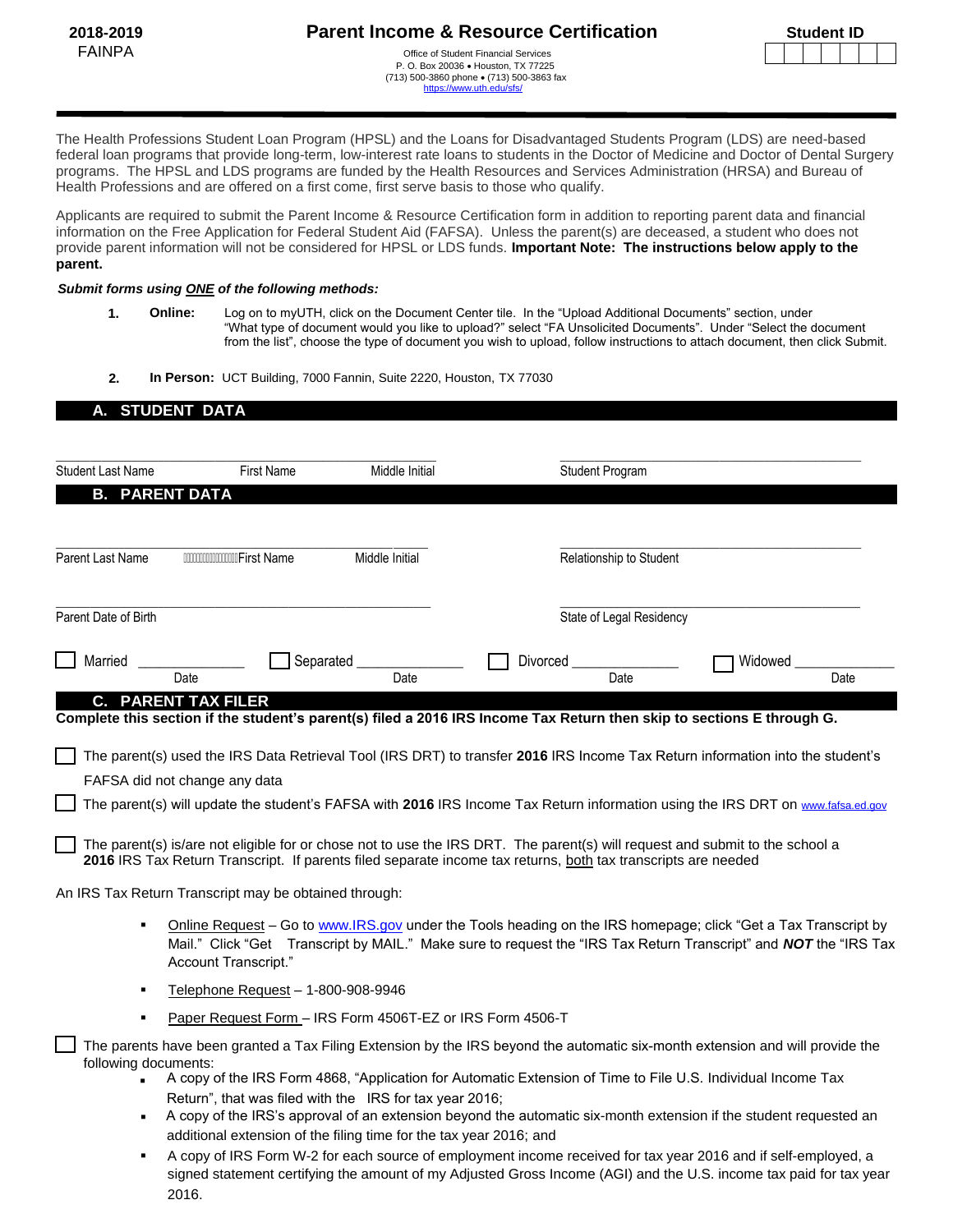### **D. PARENT TAX NON-FILER**

Г

**Complete this section if the parent(s) did not file or are not required to file a 2016 IRS Income Tax Return then continue to sections E through G**

Neither parent was employed nor had any income earned from work in 2016

 One or both parents were employed in 2016 and have listed below the names of all employers, the amount earned from each employer in 2016, and whether an IRS W-2 form is provided.

### **Provide copies of all 2016 IRS W-2 forms issued to the parents by their employer(s). List every employer even if the employer did not issue an IRS W-2 form. If more space is needed, attach a separate page.**

| <b>Employer's Name</b> | <b>Annual Amount Earned in 2016</b> | <b>IRS W-2 Provided?</b> |
|------------------------|-------------------------------------|--------------------------|
|                        |                                     |                          |
|                        |                                     |                          |
|                        |                                     |                          |
|                        |                                     |                          |
|                        |                                     |                          |

# **E. PARENT INCOME AND ASSETS**

**List all sources of earned and untaxed income and benefits that you and your spouse (if married) received in 2016. If earnings are from outside the United States, all earnings must be converted to U.S. Dollars. Enter "0" when appropriate. Do not leave any items blank. Provide copies of all 2016 IRS W-2 forms issued to you and your spouse (if married) by your employer.** 

| Earned Income (wages, salaries, tips, etc.) - Parent 1                                                                   | \$         | (a)          |
|--------------------------------------------------------------------------------------------------------------------------|------------|--------------|
| Earned Income (wages, salaries, tips, etc.) - Parent 2                                                                   | \$         | (b)          |
| <b>Untaxed Unemployment Compensation</b>                                                                                 | \$         | (c)          |
| <b>Supplemental Nutrition Assistance Program (SNAP)</b>                                                                  | \$         | (d)          |
| <b>Temporary Assistance for Needy Families (TANF)</b>                                                                    | \$         | (e)          |
| Special Supplemental Nutrition Program for Women, Infants and<br>Children (WIC)                                          | \$         | (f)          |
| Social Security   Disability Benefits                                                                                    | \$         | (g)          |
| Child Support received for all children                                                                                  | \$         | (h)          |
| Other untaxed income and/or earnings<br>Source:                                                                          | \$         | (i)          |
| Total current balance of cash, savings and checking accounts                                                             | \$         | (i)          |
| Net worth of investments, including real estate (not your primary residence)<br>Net worth means current value minus debt | \$         | (k)          |
| Net worth of current business and/or investment farms<br>(Do not include a farm on which you live and operate)           | \$         | (1)          |
| Add columns (a) through (I)                                                                                              | \$<br>0.00 | <b>TOTAL</b> |